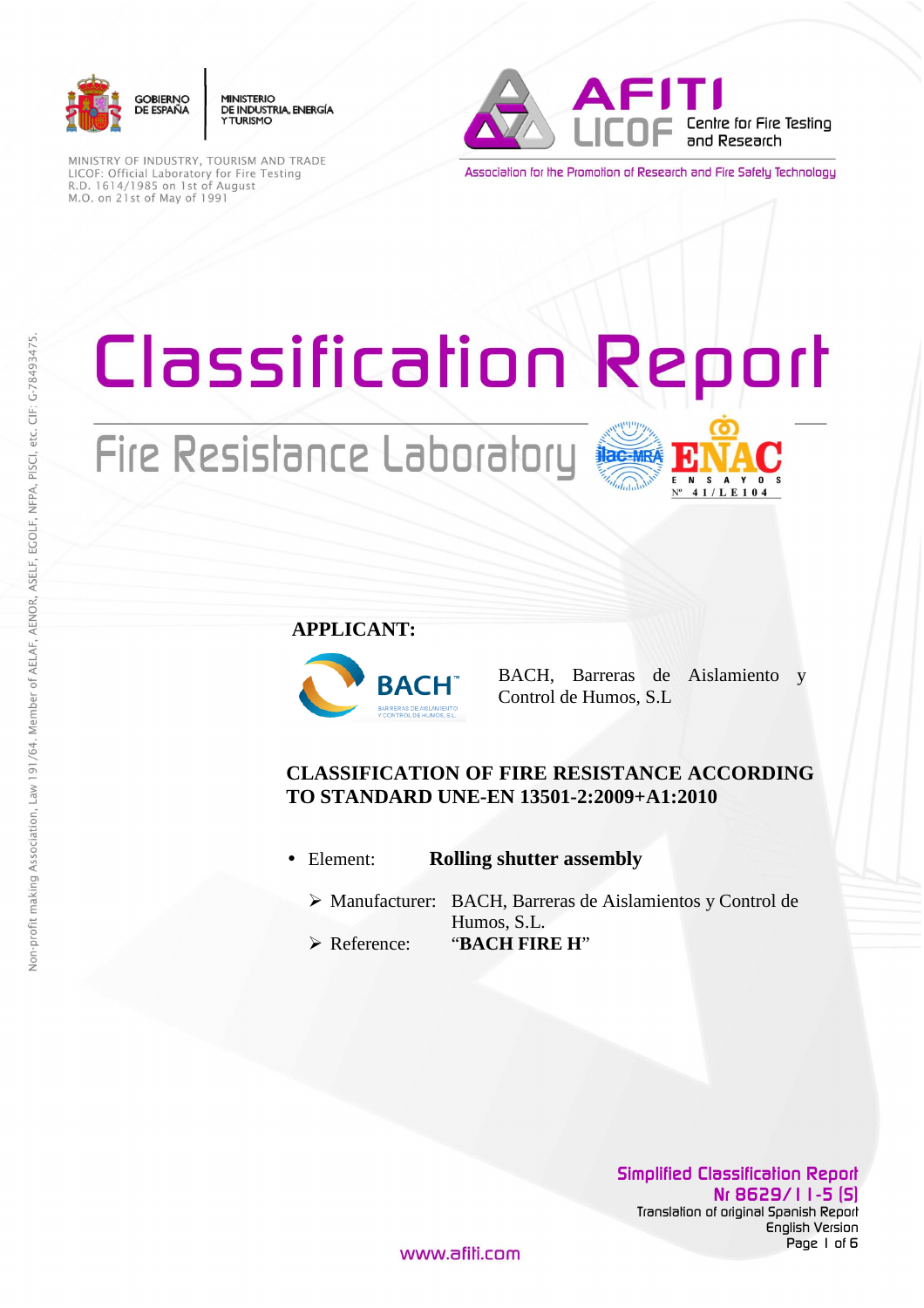

## CLASSIFICATION OF FIRE RESISTANCE ACCORDING TO EN 13501-2:2007+A1:2009

| Applicant:                 | BACH, Barreras de Aislamiento y Control de Humos, S.L.<br>Pol. Industrial Pinares Llanos.<br>Camino de Pinares Llanos, nº 5<br>28670 - Villaviciosa de Odón MADRID<br><b>SPAIN</b> |                                                                         |  |
|----------------------------|------------------------------------------------------------------------------------------------------------------------------------------------------------------------------------|-------------------------------------------------------------------------|--|
| <b>Issuing Laboratory:</b> | <b>AFITI-LICOF</b><br>Notified Body nr.: 1168<br><b>Horizontal rolling shutter assembly</b>                                                                                        |                                                                         |  |
|                            |                                                                                                                                                                                    |                                                                         |  |
| <b>Building Element:</b>   |                                                                                                                                                                                    |                                                                         |  |
|                            |                                                                                                                                                                                    | Manufacturer: BACH, Barreras de Aislamiento y Control de<br>Humos, S.L. |  |
|                            | Reference:                                                                                                                                                                         | "BACH FIRE H"                                                           |  |



#### Report Contents

| <b>1.-</b> Aim of the report                   |  |  |
|------------------------------------------------|--|--|
| <b>2.-</b> Details of the classified element   |  |  |
| <b>3.-</b> Test reports and results in support |  |  |
| of this classification                         |  |  |
| <b>4.</b> Classification and field of direct   |  |  |
| application                                    |  |  |
| <b>5.-</b> Limitations                         |  |  |
|                                                |  |  |

**This Classification Report includes in a simplified way the content of the Classification Report No. 8629/11-5. Complete information regarding the classification is available to the applicant.** 

This report is a translation of the Spanish Classification Report dated 04<sup>th</sup>-Nov-15. In case of doubt, the Spanish version of the Classification Report prevails

The information held in this Classification Report is of a confidential nature, meaning the Laboratory shall not provide information in relation to this report to third parties, except with the authorisation of the Applicant.

It is not allowed to reproduce partially this Classification Report without Laboratory's written approval.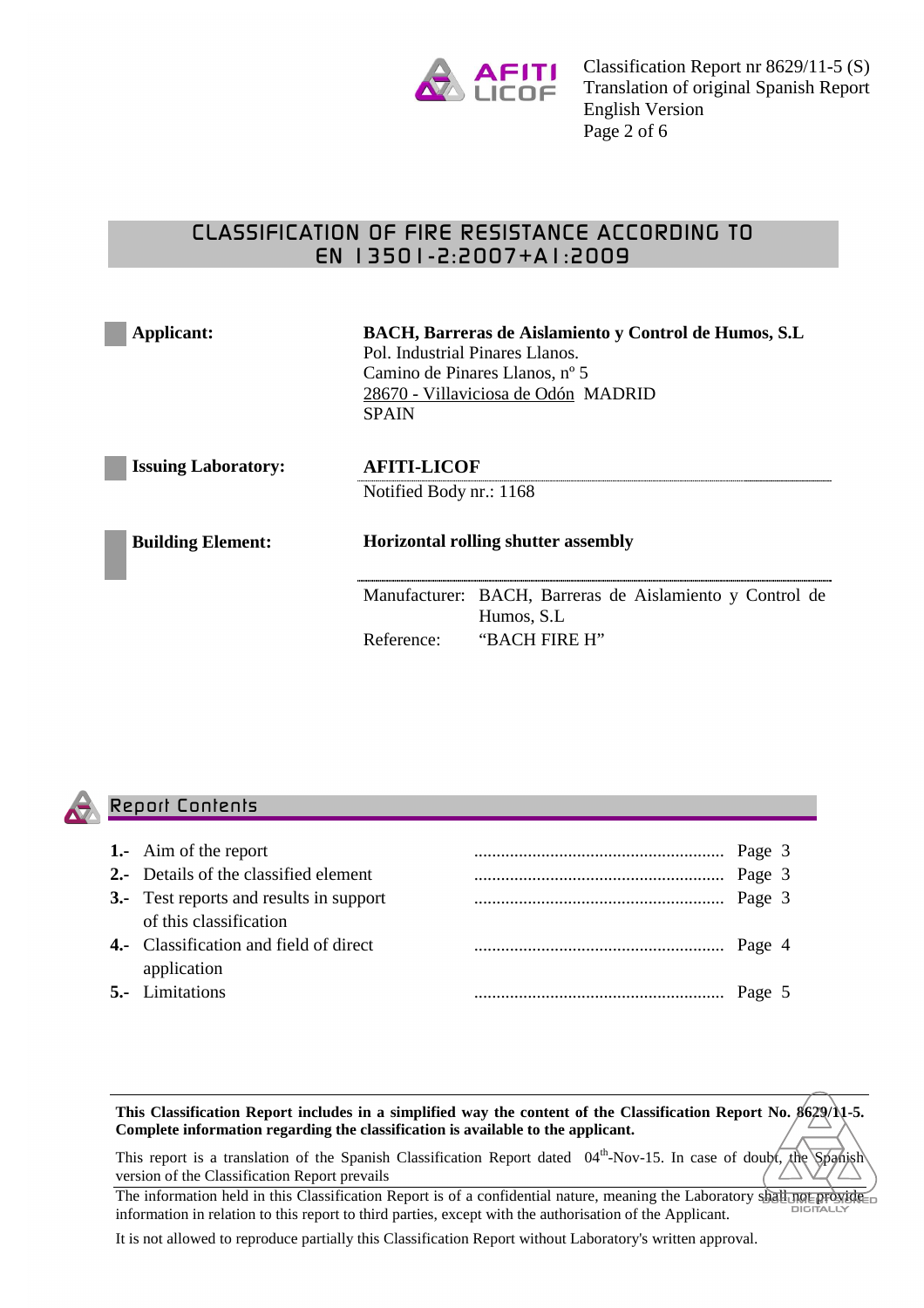

#### **1.- AIM OF THE REPORT**

This Classification Report defines the classification of the Fire Resistance assigned to the rolling shutter assembly called by the applicant as "**BACH FIRE H**", in accordance with the procedures given in the standard EN 13501-2:2007+A1:2009 *"Fire classification of construction products and building elements. Part 2: Classification using data from fire resistance tests, excluding ventilation services".* 

#### **2.- DETAILS OF THE CLASSIFIED ELEMENT**

The element "**BACH FIRE H**" is defined as "Fire Door". Its function is to resist the fire with regard to the characteristics of the fire performance given in the paragraph 5 of the standard EN 13501-2:2007+A1:2009.

The element is fully described in the test report on which this classification is based. The said report is identified in the chapter 3 of this report.

#### **3.- TEST REPORTS AND RESULTS IN SUPPORT OF THIS CLASSIFICATION**

#### **Reports**

| Issuing laboratory                                                           | Applicant                                                                                                                          | Report                                                   | Test method    |
|------------------------------------------------------------------------------|------------------------------------------------------------------------------------------------------------------------------------|----------------------------------------------------------|----------------|
| <b>AFITI-LICOF</b><br>Camino del Estrechillo nº 8<br>28500 - Arganda Del Rey | <b>BACH</b> , Barreras de<br>Aislamiento y Control de<br>Humos, S.L.                                                               | $Nr$ : 8629/11-4                                         | EN 1634-1:2008 |
| (MADRID)<br><b>SPAIN</b><br>Notified Body nr.: 1168                          | Pol. Industrial Pinares Llanos.<br>Camino de Pinares Llanos, nº 5<br>28670 - Villaviciosa de Odón<br><b>MADRID</b><br><b>SPAIN</b> | D. of issue: $25th$ -Oct-12<br>Test date: $28th$ -Nov-11 |                |

| <b>Exposure conditions</b> |                                        |  |  |  |
|----------------------------|----------------------------------------|--|--|--|
| Temperature curve / time:  | <b>Standard</b>                        |  |  |  |
| Nr of exposed sides:       | One)                                   |  |  |  |
| Direction of exposure:     | Lower part. Casings Unexposed to fire. |  |  |  |
|                            |                                        |  |  |  |

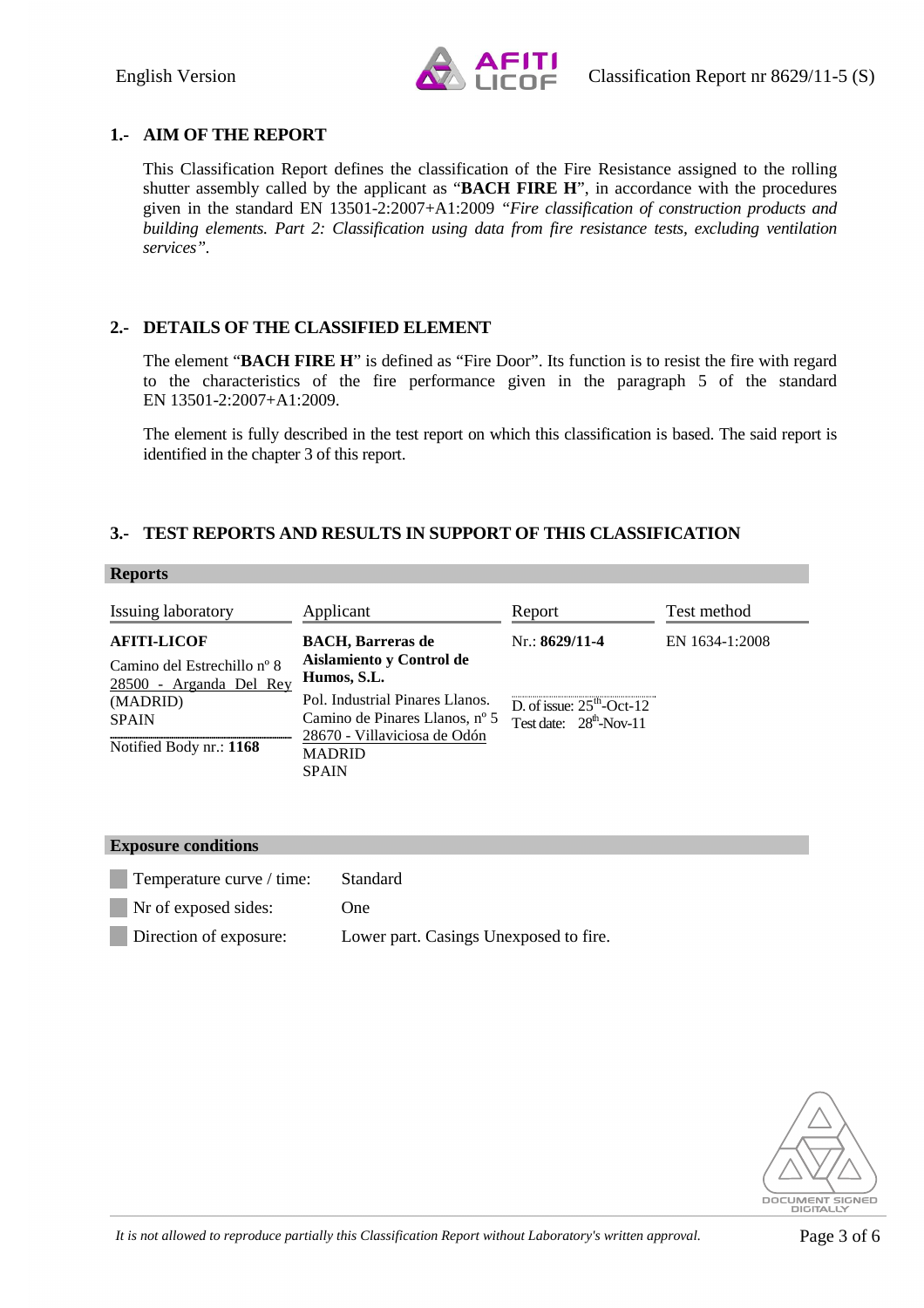

#### **Test Results**

|                                              |                                                                                                                                                  | Specimen nr<br>8629A        |
|----------------------------------------------|--------------------------------------------------------------------------------------------------------------------------------------------------|-----------------------------|
| Integrity (E)                                |                                                                                                                                                  | $120 \text{ minutes}^{(S)}$ |
| Criterio de comportamiento                   |                                                                                                                                                  |                             |
| Cotton pad                                   | Ignition or combustion without the flame<br>from the cotton pad.                                                                                 | 120 minutes $^{(S)}$        |
| Gap gauges $\varnothing$ 6 mm                | Crack openings in the specimen which let<br>the gauge go through and move along the $120 \text{ minutes}^{(S)}$<br>opening for more than 150 mm. |                             |
| Gap gauges $\varnothing$ 25 mm               | Crack openings in the specimen which let<br>the gauge go through                                                                                 | 120 minutes $^{(S)}$        |
| Sustained flames > 10 s                      | Appearance of sustained flames on the<br>unexposed side of the specimen with $120 \text{ minutes}^{(S)}$<br>duration of more than 10 s.          |                             |
| <b>Radiation (W)</b>                         |                                                                                                                                                  | 47 minutes ${}^{(E)}$       |
| Performance criterion                        |                                                                                                                                                  |                             |
| Maximum radiation $\leq$ 15kW/m <sup>2</sup> |                                                                                                                                                  | 47 minutos                  |

(S): End of the test by mutual agreement with the applicant.

(E): End of the assessment of the specimen.

#### **4.- CLASSIFICATION AND FIELD OF APPLICATION**

#### 4.1.- CLASSIFICATION STANDARD

This classification has been carried out in accordance with the paragraph 7.5.5 of the standard EN 13501-2:2007+A1:2009.

#### 4.2.- CLASSIFICATION

The element "**BACH FIRE H**" is classified according to the following combination of performance parameters and classes. Other classifications are not admitted.

**Fire Resistance Classification EXALLE 120 EW30** 

#### 4.3.- FIELD OF APPLICATION

The test results and classifications obtained are equally valid for variations in the tested product "**BACH FIRE H**" set out in Chapter 13 of the EN 1634-1:2008, without any requirement of execution of further tests.

DOCUMENT SIGNED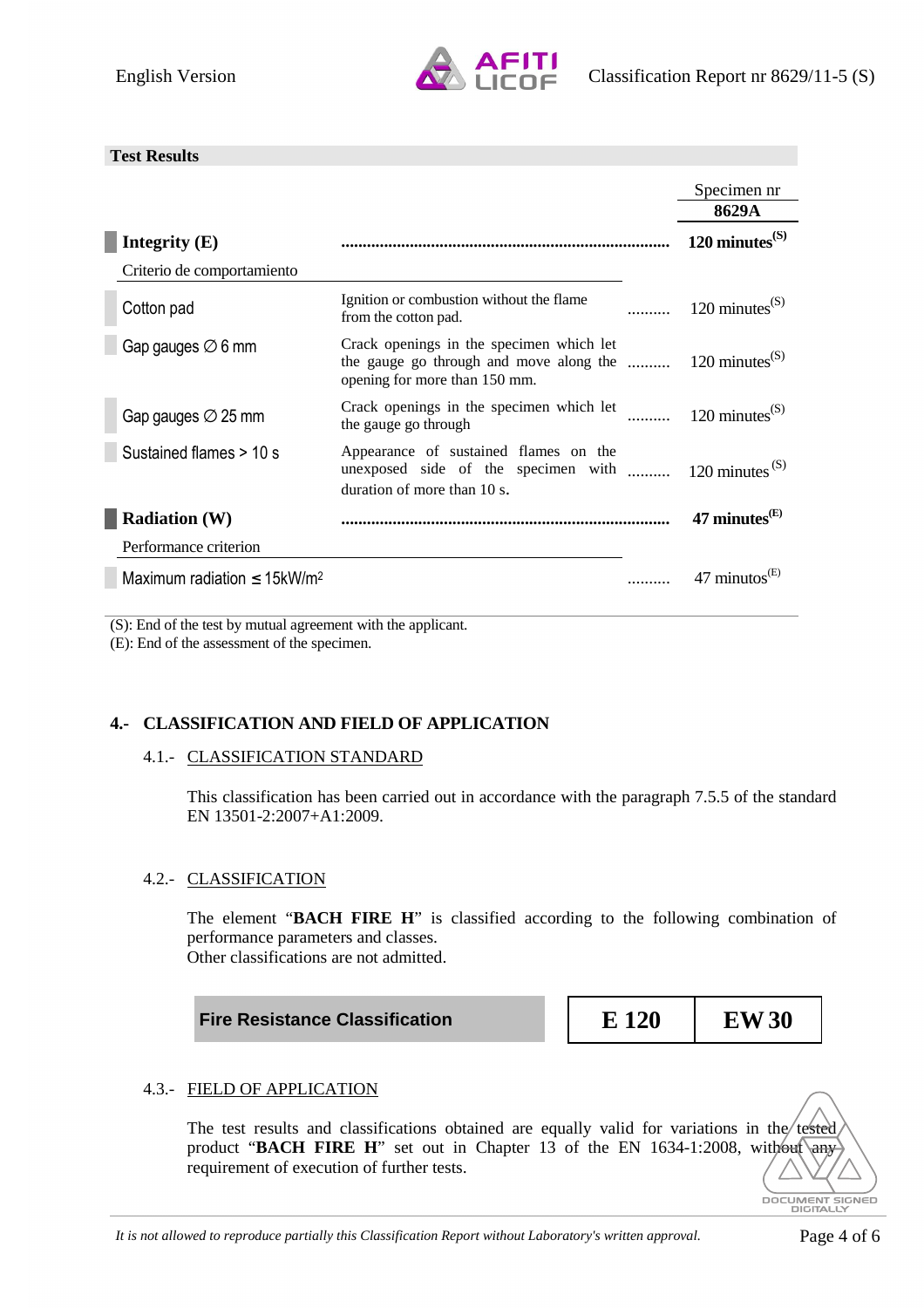

#### **5.- LIMITATIONS**

This report does not represent type approval or certification of the element.

Arganda del Rey, 04<sup>th</sup> November of 2015

iento Firmado Dioitalmente

Signed: Magdalena Villegas Barranco Technical Director of Fire Resistance Laboratory